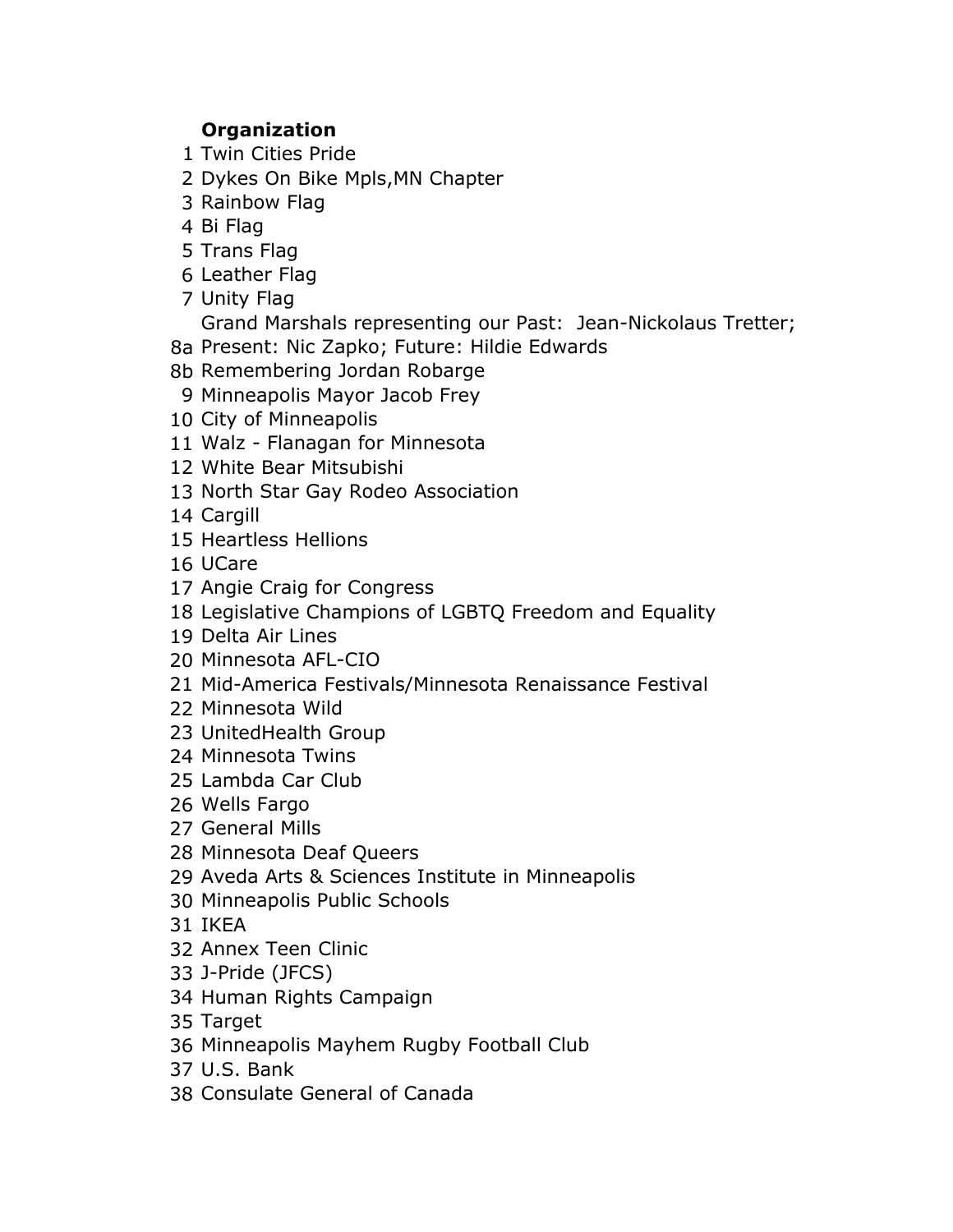- myTalk 107.1
- QUEERSPACE collective
- Lush Lounge and Theater
- ACLU-MN
- Transforming Families, MN
- Boston Scientific
- Twin Cities Country Dancers
- 3M
- Costumers for a Cause
- Body by Pride
- Minnesota Freedom Band
- Imperial Court of Minnesota
- Deloitte
- Minnesota People of Color LGBT Pride
- CH Robinson Pride Employee Resource Group
- Centro Restaurant Group
- Clare Housing
- Minnesota Timberwolves & Lynx
- Hennepin Healthcare
- North Star Roller Derby
- Audi Minneapolis/St. Paul
- Larkin Hoffman
- League of Minnesota Poets
- HealthPartners
- The Pride Institute
- 
- Saint Mark's Episcopal Cathedral
- Minnesota Zoo
- Deluxe Corporation
- Xcel Energy
- University of Minnesota
- nVent Electric plc
- Minneapolis Hotel Association
- Carmichael Lynch
- KPMG LLP
- Nordstrom
- Hennepin Theatre Trust
- Minnesota Unitarian Universalist Social Justice Alliance
- CUB
- American Academy of Neurology
- PIZZA LUCE